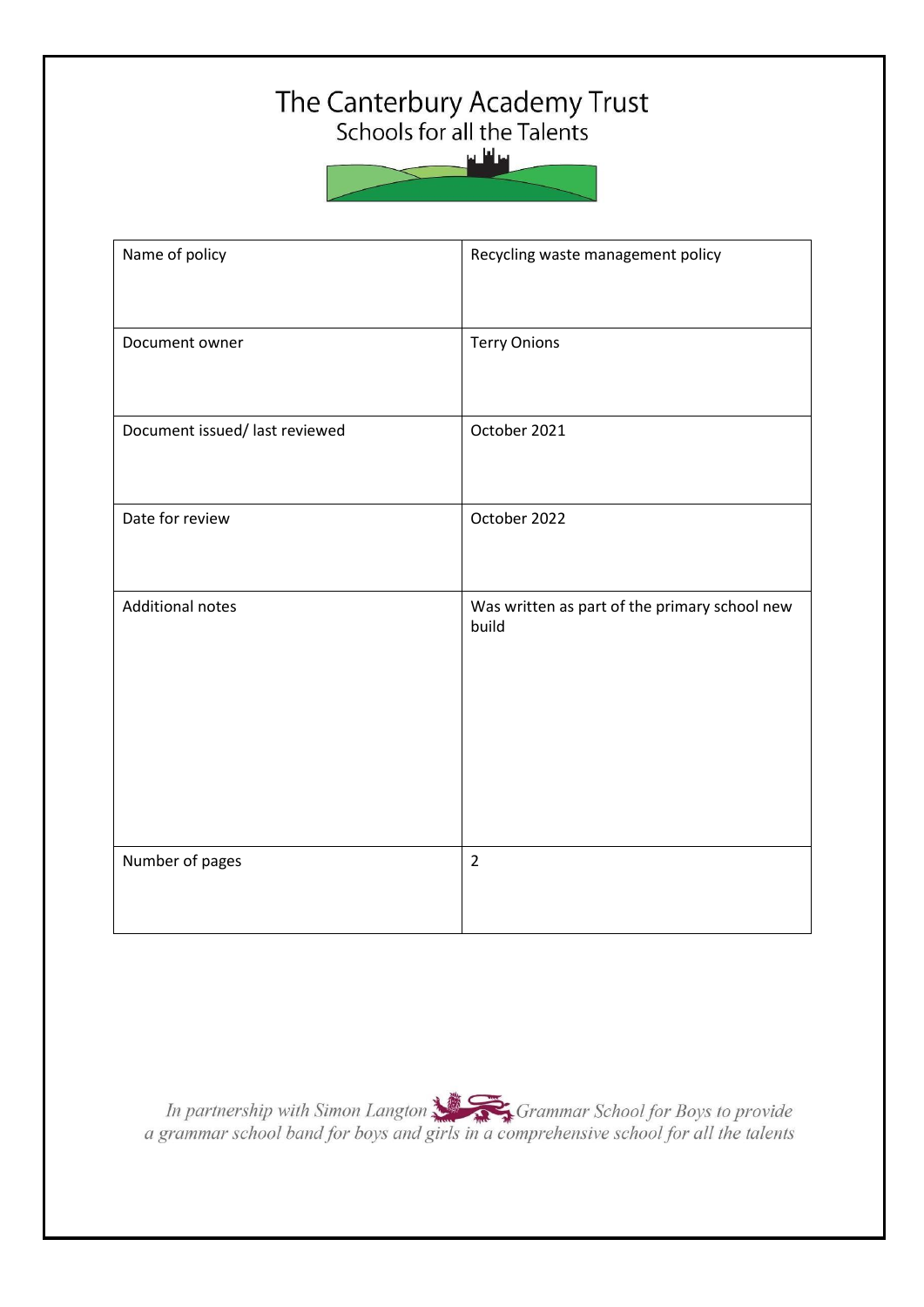## **The Canterbury Academy Trust**

### **Recycling, Waste Management and environmental protection Policy**

#### **Aim**

This policy is produced in an effort to achieve the following objectives:

- Ensure a safe and healthy work environment for employees, students and visitors.
- Protect the environment by using sound principles of handling, treatment, storage and disposal of hazardous waste.
- Minimise the generation as well as cost of handling and disposing of hazardous materials.
- To reduce the amount of waste going into landfill or to incineration.
- To recycle as much as possible through segregation of materials

#### **Objectives**

The Trust will take reasonable steps to minimise the waste it produces. Where there are materials that are no longer required the following options will be considered:

- **Reduce –** Avoid the need to discard materials in general
- **Re-use** Pass on equipment to others before disposing of it
- **Recycle –** Segregation of materials for recycling to reduce the waste across the trust
- **New building projects –** ensure the most energy efficient practise are incorporated

#### **Reduction**

The Canterbury Academy Trust commits to make every attempt to minimise the amount of waste produced. We will achieve this through

- Avoiding unnecessary photocopying costs are monitored though the Finance department and linked to faculty budgets
- Using existing materials rather than new ones
- Printing on both sides of paper
- Keeping resources organized and tidy to avoid unnecessary breakages
- Using LED lightbulbs that have a longer lifespan

 **•** Video conferencing for staff meetings has been introduced to reduce the need to travel between sites

#### **Re-use**

Where possible materials will be re-used such as 'scrap paper' (paper printed on one side / spare worksheets) for note taking or wet play times.

Students/staff are encouraged to use their own bags, cups, bottles, containers

#### **Recycling**

The following materials will be recycled:

Page **1** of **3** SMo – Oct 21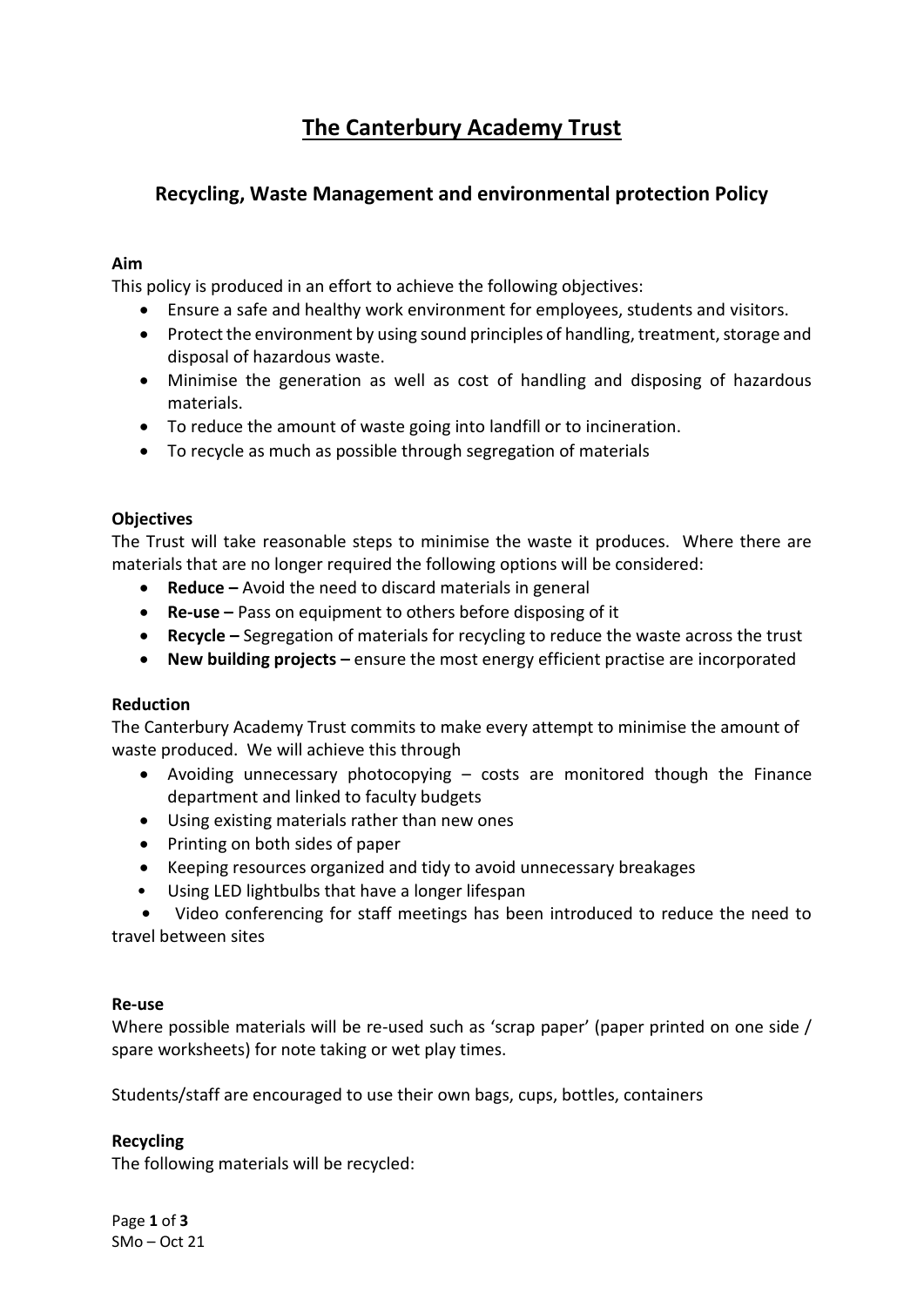- Paper products including magazines and cardboard
- Plastic
- Metal
- Glass

Recycling bins (i.e. paper, batteries, crisp packets) are located across the Trust

**New buildings projects** We use professionals to ensure that the most energy efficient practices are incorporated, for example: All new buildings should have energy efficient heating (heat recovery) and automatic LED lighting

#### **General Hazardous Waste Guidance**

#### **Definition**

Hazardous Waste is defined by reference to the European Waste Catalogue (EWC). The official definition of 'Hazardous' has been extended to include wastes which are classified as Hazardous in the EWC but have not in the past been seen to present a risk. These include fluorescent tubes, old computers, television sets and batteries.

#### **Batteries**

The disposals of batteries containing lithium, cadmium, mercury, lead acid type or rechargeable are be disposed of at a recognised recycling depot.

#### **Aerosol Cans**

Aerosol cans must be treated as hazardous waste and the same procedure as the battery disposal.

#### **Fluorescent Light Tubes**

Old Fluorescent light tubes will be removed by the caretaker. As the tubes contain mercury they must be disposed of at a recognised recycling depot.

#### **ICT equipment**

No item of the Trust ICT or telecommunications waste equipment will be disposed of except through an agency specifically authorised and registered for such waste disposal.

#### **Data Protection and GDPR**

The Data Protection Act and GDPR protects the use of personal data and ensures that authorised data users have a duty of care to keep it private and secure. This is particularly important in respect of electronic data held on computers and computer equipment that is to be disposed of. The Trust has a duty to ensure that recycling /personalised data, confidential data or any other data coming within the remit of the Data protection Act is properly removed from the computer. The Trust therefore uses an agency specifically authorised and registered for such waste disposal and keeps the relevant data destruction certificates in the IT office.